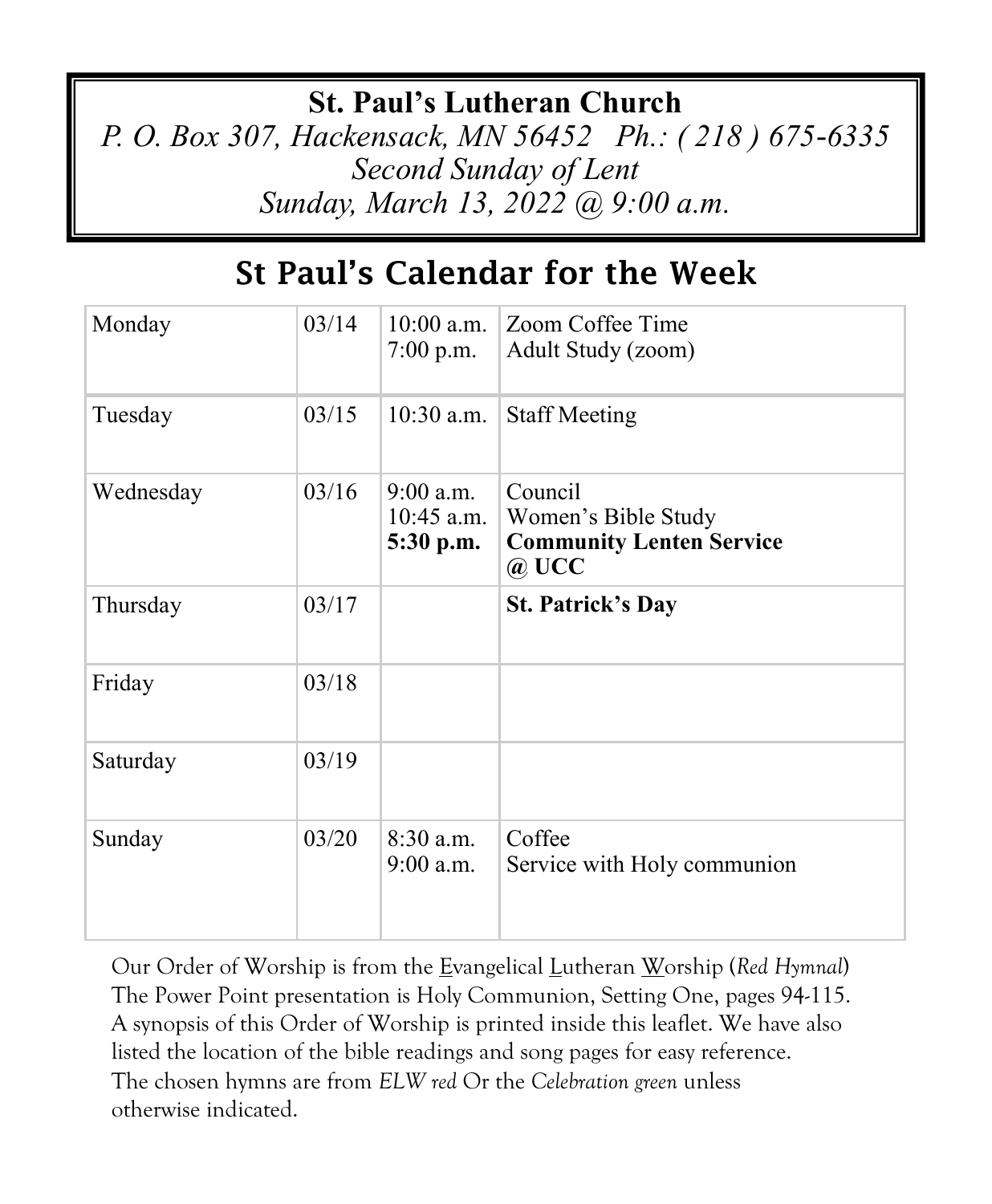# The Order of Worship

| <b>Confession and Forgiveness</b>              |                                                                        |                      |  |
|------------------------------------------------|------------------------------------------------------------------------|----------------------|--|
| <b>Opening Hymn</b>                            | "Chief of Sinners Though I Be"<br>#609                                 |                      |  |
|                                                | ELW (Red Hymnal)                                                       |                      |  |
| <b>Kyrie</b>                                   |                                                                        | p. 98                |  |
| <b>Canticle of Praise</b>                      | "This is the Feast"                                                    | p. 101               |  |
| <b>Prayer of the Day</b>                       | <u>Word</u>                                                            |                      |  |
| <b>First Reading</b>                           |                                                                        | Gen. 15: 1-2,17-18   |  |
| <b>Psalmody</b>                                |                                                                        | Psalm 27             |  |
| <b>Hymn of the Day</b>                         | "There Is A Balm In Gilead"<br>ELW (Red Hymnal)                        | #614                 |  |
| <b>Second Reading</b>                          |                                                                        | $Phil.3:17-4:1$      |  |
| <b>Gospel Acclamation</b>                      |                                                                        | p. 103               |  |
| Gospel                                         |                                                                        | Luke 13:1-9          |  |
| <b>Sermon</b>                                  |                                                                        | Pastor Leif Espeland |  |
| <b>Apostles' Creed/Prayers of Intercession</b> |                                                                        |                      |  |
| The Sharing of the Peace                       | <b>Meal</b>                                                            |                      |  |
| <b>Offering</b>                                |                                                                        |                      |  |
| <b>Great Thanksgiving</b>                      |                                                                        | $p. 107-108$         |  |
| The Lord's Prayer                              |                                                                        | p. 112               |  |
| Communion                                      | "Lamb of God"                                                          | p. 112               |  |
|                                                | <b>Distribution Hymn</b> "Softly and Tenderly Jesus Is Calling" Vs 1&2 | #608                 |  |
| Prayer                                         | Sending                                                                |                      |  |
| <b>Post Communion Blessing</b>                 |                                                                        | p.114                |  |
| <b>Benediction</b>                             |                                                                        |                      |  |
| <b>Sending Song</b><br><b>Dismissal</b>        | "Guide Me Ever, Great Redeemer"                                        | #618<br>p. 115       |  |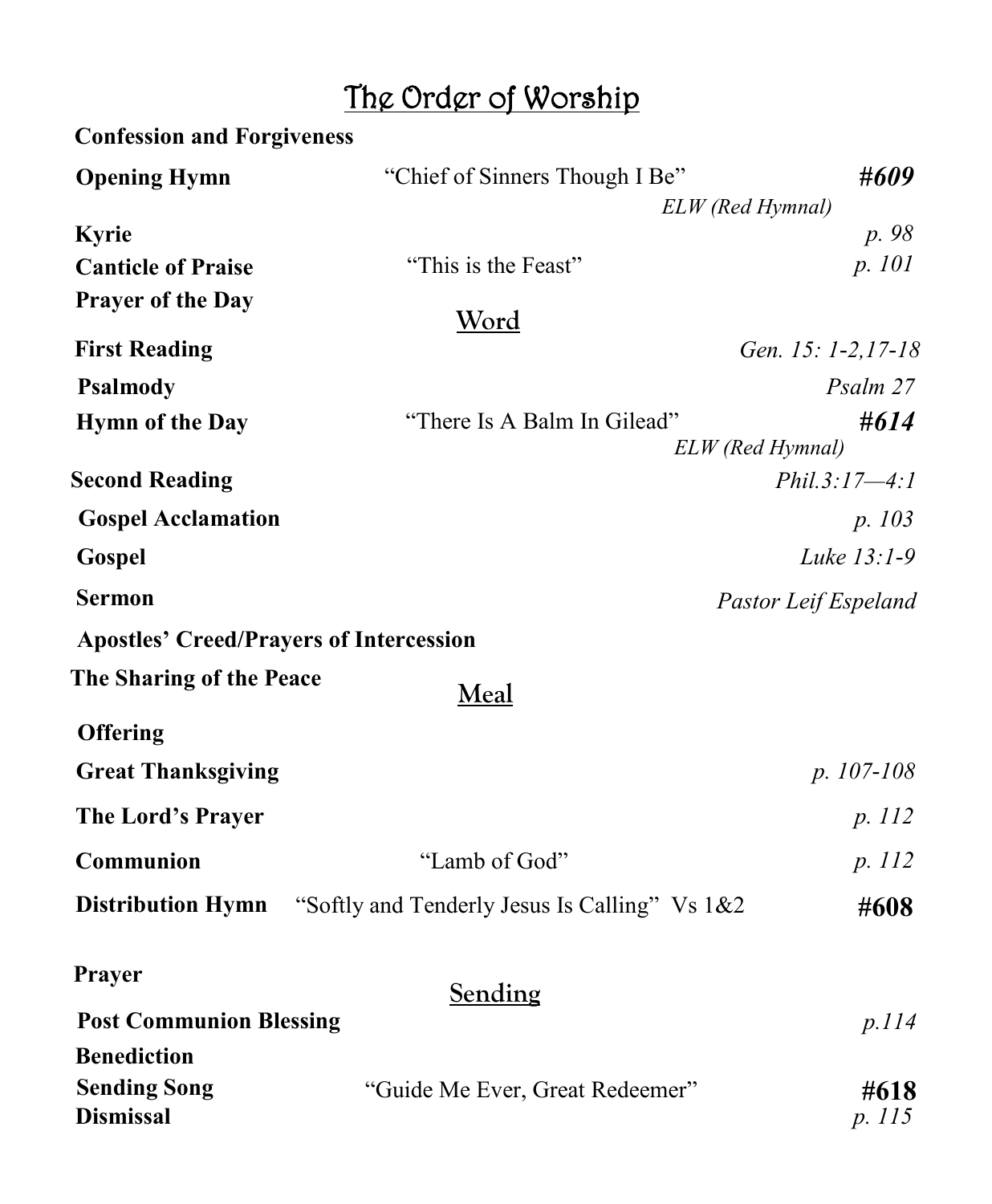#### *BUTTER BRAID FUNDRAISER*

Apple, Bavarian Crème, Blueberry Cream Cheese, Raspberry, Strawberry Cream Cheese and Caramel Rolls

These pastries are so easy to enjoy. Simply thaw them on your counter overnight, then bake for 30 minutes in the morning. It can't be easier, or more delicious! They are only \$13 per package. Please write a check or have correct change. They also make very nice gifts!





March is Food Shelf month and St. Paul's has always done our part to support our local Food Shelf. Monetary offerings should be marked as "Food Shelf" so your donation can all

get sent to the Food Shelf as one large group donation. We also will be collecting food items on a table in the narthex. When we work together, we can make a great impact.

## **It's Coffee Time!**



So many of us are missing just chatting with our friends over coffee. We have a solution! **Every Monday at 10:00 am we will hold a coffee zoom.** Call the office for the number, then grab your cup and sit down with your friends for a half hour visit. *See you there!* 

Adult Studies **Monday @ 7:00 p.m. (Zoom)** *On Ecclesiastes*

### **Puzzles!**

We have a puzzle swap area on the shelves in the entry. Donate, borrow, exchange.

Enjoy!